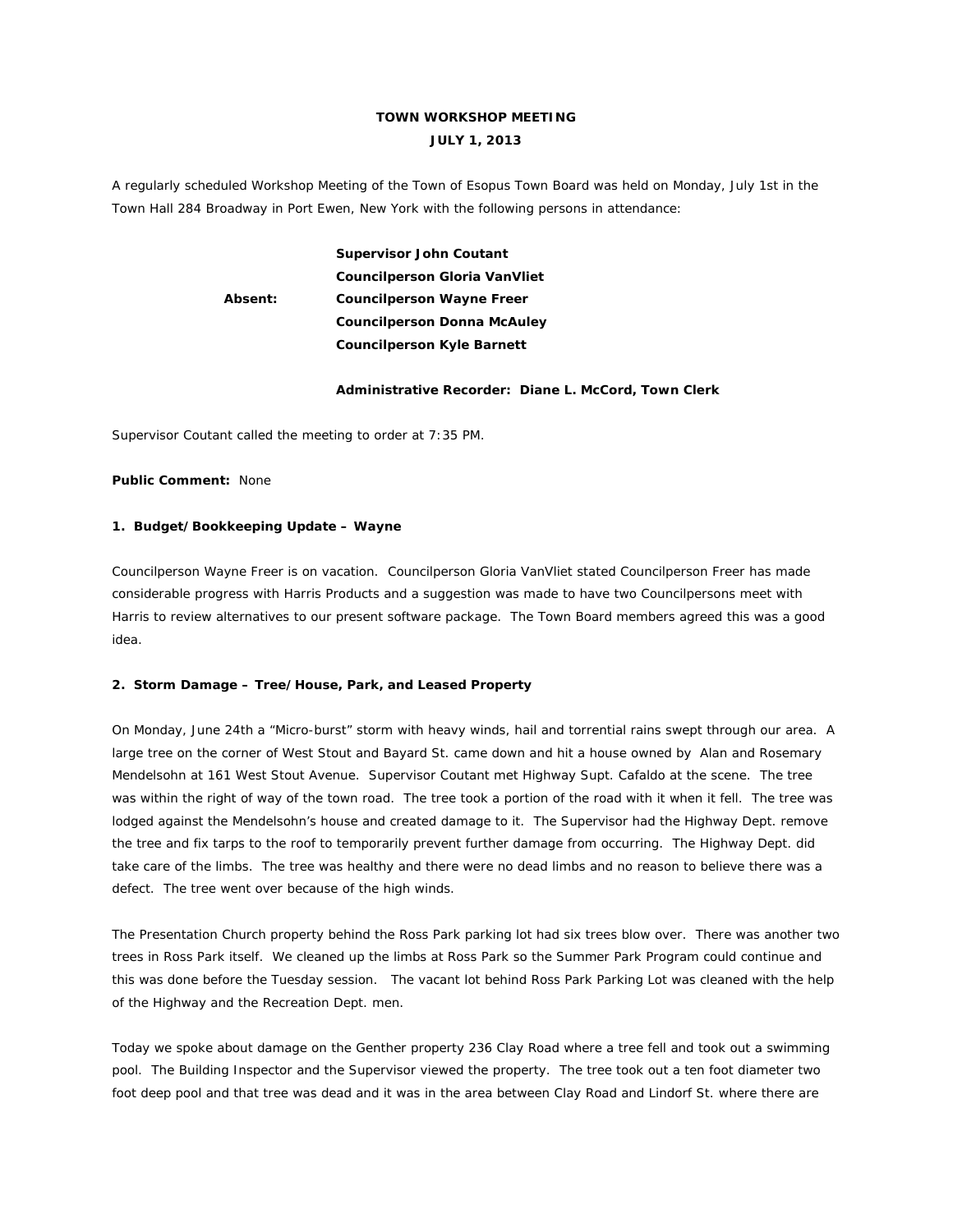drainage pipes behind the houses. When that drainage was put in place there were no agreements with the neighbors.

Diane McCord lived at the end of Lindorf St. when Highway Supt. Joe Clark put in the drainage behind the houses. There were no agreements with the neighbors. There were open ditches where the water accumulated prior to the drains being installed. If this was done today we would have easements. The Supervisor asked how do we deal with this \$100 pool? Councilperson Kyle Barnett said to have them call the homeowner.

The Supervisor spoke to NYMIR representative through Ulster Insurance, Gail Yonetti, about the West Stout property and if there was a defect and we were notified and we failed to do something about it then there would be some responsibility. The tree was healthy. Unfortunately, the homeowners had no house insurance. Even if they had insurance, few policies cover trees falling on your house. Mr. Mendelsohn did come in to ask for a Notice of Claim Form from the Clerk's Office after being advised to do so by people at the Library. The supervisor did authorize the Highway Department to help put up the tarps to cover the roof. Mr. Mendelsohn purchased the tarps. Our crew went above and beyond. The tree had to be removed and taken out of the street and we still have to fix the street. At some point we will have to go to the center of the street for the repair.

#### **3. Sleightsburgh Spit Gate – Installed – Signage**

The Sleightsburgh Spit Gate has been installed. It will remain open at this point and locked when the winter months come. When we decided to open it we will pass it on. When the gate is closed the park is closed and when the gate is open the park is open.

Signage was discussed and the signage will state when gate is open park is open and when gate is shut the park is closed. It was decided in case of an emergency Supervisor Coutant's home number could be placed on the gate, however, with temporary lettering.

#### **4. Sojourner Truth Park Update**

The cement work has been completed at Sojourner Truth Park. Eleven yards of cement has been poured at a cost of \$18,500. Concern was voiced about the security of the bronze statute to be placed at the site and about having insurance. The Town would not be responsible.

#### **5. Tire Swing Installed**

The installation of a new tire swing to replace the old one has been completed. The children are happy. The new tractor is fine.

### **6. Assessor Advertisement**

The Town Clerk will place an ad in the classified section of the Daily Freeman stating:

 Town of Esopus Assessor position available: Town resident preferred. Candidate must have the minimum qualifications for appointed Assessors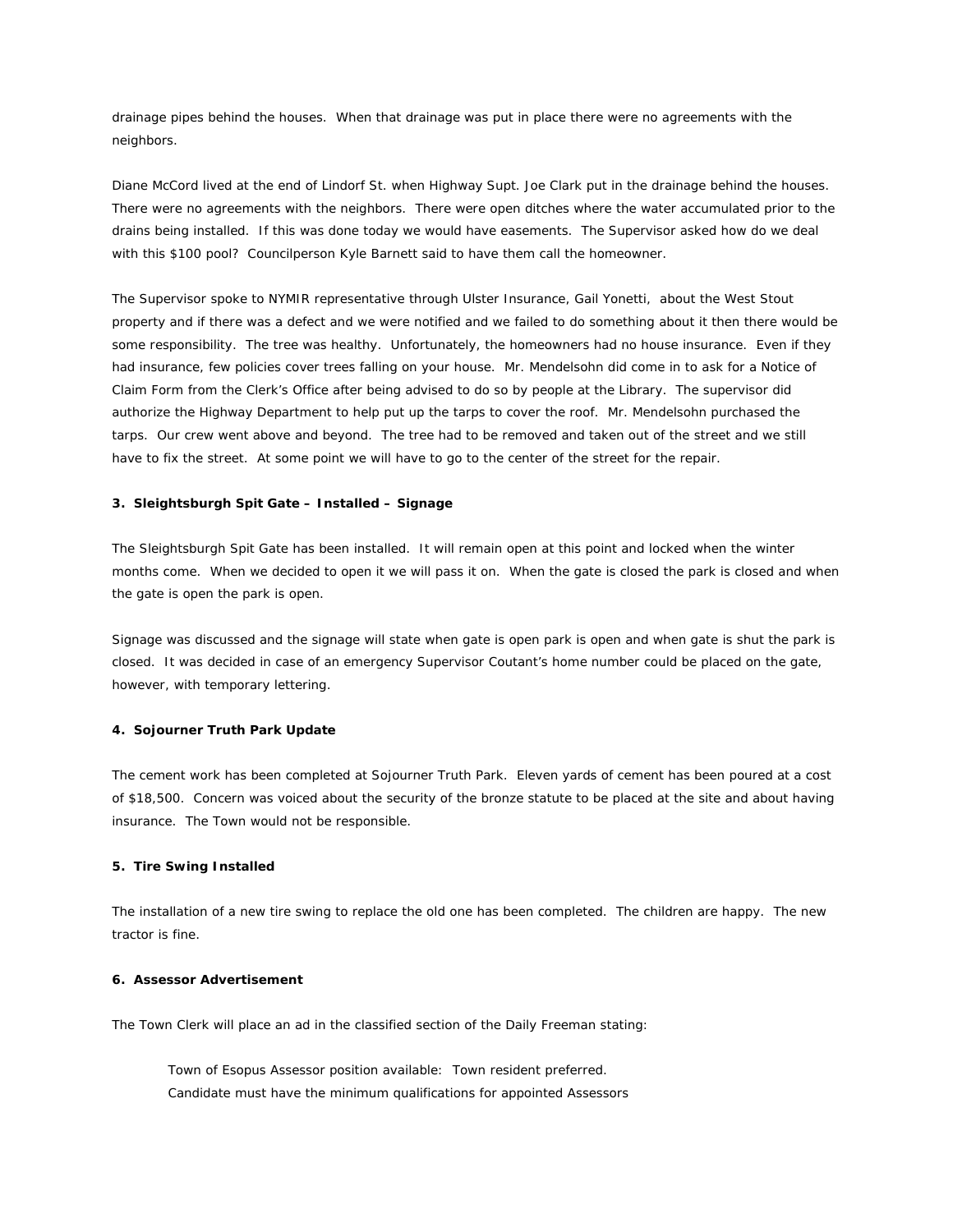pursuant to NYS Office of Tax Services. Resumes can be submitted to Supervisor

P O Box 700 Port Ewen, N. Y. 12466 by August 1, 2013.

This ad will be advertised on July 5, 6, 7 and 8. The State needs to approve the person we appoint.

## **7. Port Ewen Housing "The Meadows" – Drainage District**

Sam Horowitz believes this Town Board will create a Drainage District, a taxation district and tax each of the homeowners an appropriate amount through a reserve account that is collected and move forward to maintain anything that must be done within the drainage district such as cutting the grass and cleaning the drainage ditch. He has said this over and over and he is not letting this go. This is not what will happen.

The Supervisor told Mr. Horowitz we would create a Drainage District, however, Horowitz would have to find a way for the homeowners to maintain the district. Tonight the Supervisor would like to make part of the minutes what the town is willing to do so Sam Horowitz knows where he stands. The Planning Board will not let him move ahead until the decision is made. We provided a list of what he should do last year.

The Town Board will place our position in the minutes to uphold what we have outlined.

1. The Town Board will create a Drainage District.

2. The Town Board will not create a Tax District. This should be done through the creation of a Home Owners Association or a similar means of collection.

3. The Town Board will not collect taxes for the operation of the Drainage District. This will be done through the creation of a Home Owners Association or a similar means for collection.

Councilperson Gloria VanVliet said we are not going to maintain the drainage district and Supervisor Coutant agreed. Councilperson VanVliet asked should we hire legal counsel and pay for it out of his escrow account to explain how this should be set up? No. Supervisor Coutant said we will agree to establish a drainage district that he will maintain through a homeowners association and not burden the town with taxation, maintenance or repairs. If there is a major catastrophe, that would be a different situation.

Councilperson Gloria VanVliet said after Mr. Horowitz has sold his houses and leaves, the Home Owners Association will be in charge of the Drainage District. This would be the same as the Home Owners Associations at Riverview or Rondout Harbor. The Homeowners Association would have to collect the taxes for the Drainage District. Mr. Horowitz has threatened to pull out and if he cannot comply with our wishes he should pull out.

## **8. Geese at Waterfront**

The Waterfront Advisory Committee also has a concern with the geese at the George Freer Memorial Beach. The Town Board spoke about placing LED Lights in the trees. Councilperson Freer was supposed to get the lights and have them placed in the trees. Councilperson VanVliet did not believe this was decided, however the Town Board said they agreed.

The Waterfront Advisory Board also wanted high grasses planted as a barrier to prevent the geese. This could be placed in the budget for next year. This is a special grass seed. We will find out how much the seed costs.